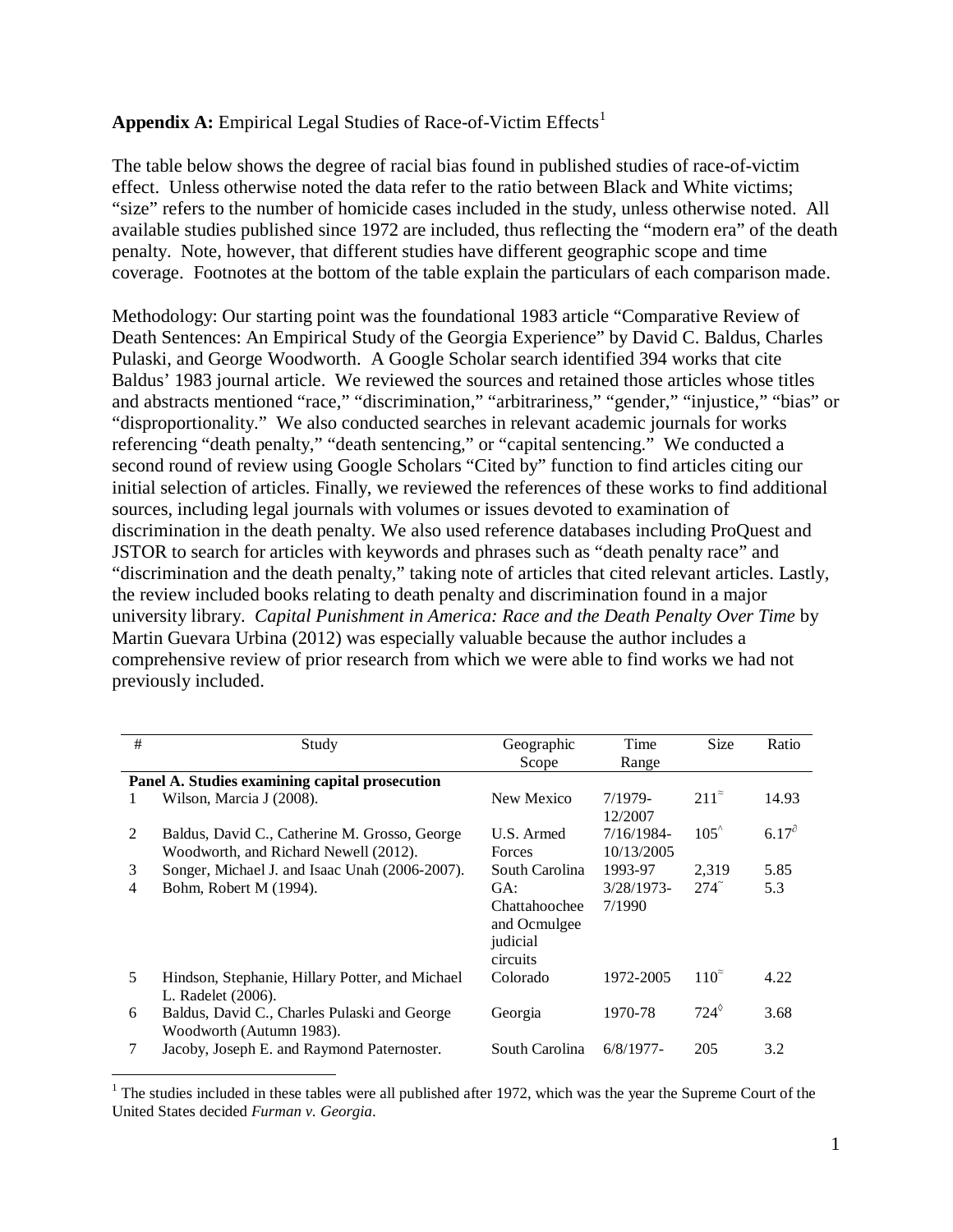|       | (Spring 1982).                                                                                                     |                                                                                                 | 11/30/1979                 |                      |                     |
|-------|--------------------------------------------------------------------------------------------------------------------|-------------------------------------------------------------------------------------------------|----------------------------|----------------------|---------------------|
| $8\,$ | Paternoster, Raymond (Autumn 1983).                                                                                | South Carolina                                                                                  | $6/8/1977$ -               | $1,686^{\degree}$    | 2.69                |
| 9     | Barnes, Katherine, David Sloss and Stephen<br>Thaman (2009).                                                       | Missouri                                                                                        | 12/31/1981<br>1997-2001    | 247                  | 2.64                |
| 10    | Paternoster, Raymond, Robert Brame, Sarah<br>Bacon, and Andrew Ditchfield (2004).                                  | Maryland                                                                                        | $7/1/1978-$<br>12/31/1999  | $1,311^{\circ}$      | $2.55^{\dagger}$    |
| 11    | Paternoster, Raymond (1984).                                                                                       | South Carolina                                                                                  | $6/8/1977$ -<br>12/31/1981 | $1,686^{\circ}$      | $2.51^{\circ\circ}$ |
| 12    | Paternoster, Raymond, Robert Braeme, Sarah<br>Bacon and Andrew Ditchfield (2003).                                  | Maryland                                                                                        | $7/1978-$<br>9/1999        | $1,311^{\circ}$      | $2.38^{\dagger}$    |
| 13    | Paternoster, Raymond and Ann Marie Kazyaka<br>(Winter 1988).                                                       | South Carolina                                                                                  | $6/8/1977$ -<br>12/31/1981 | $302^{''\text{}}$    | 2.31                |
| 14    | Unah, Isaac (February 2009).                                                                                       | NC: Durham<br>County                                                                            | 2002-07                    | $149^{\circ}$        | 2.31                |
| 15    | Keil, Thomas J. and Gennaro F. Vito (March<br>1990).                                                               | Kentucky                                                                                        | 12/22/1976<br>$-10/1/1986$ | 401                  | 2.16                |
| 16    | Rohrlich, Ted and Federic N. Tulsky (December<br>3, 1996).                                                         | CA: Los<br>Angeles<br>County                                                                    | 1990-94                    | 9,442                | 2.14                |
| 17    | Bienen, Leigh B., Neil Alan Weiner, Deborah W.<br>Denno, Paul D. Allison, and Douglas Lane Mills<br>$(1988-1989).$ | New Jersey                                                                                      | 8/6/1982-<br>8/18/1988     | 703                  | 2.04                |
| 18    | Sorensen, Jonathan R. and Donald H. Wallace<br>(1995).                                                             | Missouri                                                                                        | 1977-91                    | $3,873$ <sup>~</sup> | 1.91                |
| 19    | Wagers, Kristin Amber (2010).                                                                                      | Tennessee                                                                                       | 1976-2007                  | $1,068^{\Delta}$     | 1.71                |
|       | Scheb II, John M. and Kristin A. Wagers (2008-<br>2009).                                                           |                                                                                                 |                            |                      |                     |
| 20    | Phillips, Scott (2008-2009).                                                                                       | TX: Harris<br>County                                                                            | 1992-99                    | $504^\circ$          | $1.69^{\ddagger}$   |
| 21    | Phillips, Scott (December 2009).                                                                                   | TX: Harris<br>County                                                                            | 1992-99                    | $504^\circ$          | $1.57^{\ddagger}$   |
| 22    | Bortner, Peg and Andy Hall (June 2002).                                                                            | Arizona                                                                                         | 1995-99                    | $971$ <sup>~</sup>   | $1.49^{\dagger}$    |
| 23    | McNally, Kevin (2003-2004).                                                                                        | <b>US</b>                                                                                       | 1988-2000                  | $381$ <sup>~</sup>   | $1.42^{\dagger}$    |
| 24    | Klein, Stephen P. and John E. Rolph (1991-<br>1992).                                                               | California                                                                                      | 9/10/1977-<br>3/1/1984     | $496^{\circ}$        | $1.4^{\dagger}$     |
| 25    | Brock, Deon E., Jon Sorensen, and James W.<br>Marquart (1999).                                                     | Texas                                                                                           | $9/1991-$<br>9/1993        | $179^\circ$          | 1.33                |
| 26    | Baldus, David C., Charles Pulaski and George<br>Woodworth (1984-1985).                                             | Georgia                                                                                         | 3/28/1973-<br>6/30/1978    | 606                  | 1.3                 |
|       | Baldus, David C., Charles A. Pulaski, Jr. and<br>George Woodworth (Spring 1986).                                   |                                                                                                 |                            |                      |                     |
| 27    | Klein, Stephen P., Richard A. Berk, and Laura J.<br>Hickman (June 2006).                                           | <b>US</b>                                                                                       | $1/1/1995-$<br>7/31/2000   | $312^{\circ}$        | $1.3^{\dagger}$     |
| 28    | Donohue, John (October 2011).                                                                                      | Connecticut                                                                                     | 1973-2007                  | $205^{\circ}$        | $1.2^{\dagger}$     |
| 29    | Baldus, David C., George Woodworth, Catherine<br>M. Grosso, and Aaron M. Christ. (2002-2003).                      | Nebraska                                                                                        | 4/30/1973-<br>12/31/1999   | $185^{\circ}$        | $1.13^{\dagger}$    |
| 30    | Baldus, David. C., Julie Brain, Neil A. Weiner,<br>George Woodworth (2008-2009).                                   | Arkansas<br>Judicial<br>Circuits 8 and<br>8S: Lafayette,<br>Miller,<br>Nevada, and<br>Hempstead | 1990-2005                  | $63^{\circ}$         | $1.1^\partial$      |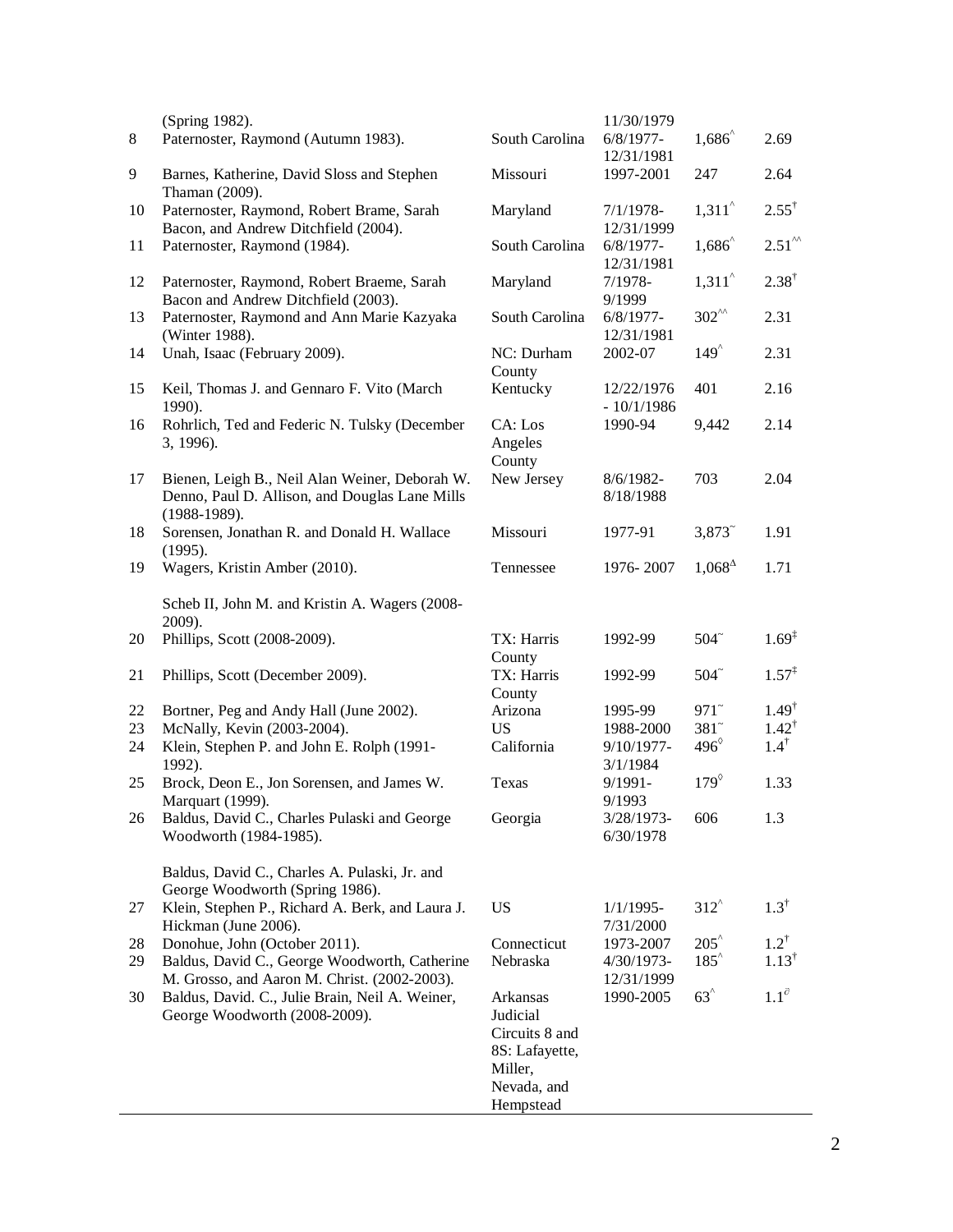|              |                                                                                                                 | counties                                                                                                    |                            |                                                      |                                             |  |  |
|--------------|-----------------------------------------------------------------------------------------------------------------|-------------------------------------------------------------------------------------------------------------|----------------------------|------------------------------------------------------|---------------------------------------------|--|--|
|              | Panel B. Studies examining capital sentencing                                                                   |                                                                                                             |                            |                                                      |                                             |  |  |
| $\mathbf{1}$ | Baldus, David. C., Julie Brain, Neil A. Weiner,<br>George Woodworth (2008-2009).                                | Arkansas<br>Judicial<br>Circuits 8 and<br>8S: Lafayette,<br>Miller,<br>Nevada, and<br>Hempstead<br>counties | 1990-2005                  | $63^{\degree}$                                       | $\infty$                                    |  |  |
| 2<br>3       | Zeisel, Hans (December 1981).<br>Gross, Samuel R. and Robert Mauro (1989).                                      | Florida<br>Mississippi<br>Georgia                                                                           | 1972-77<br>1976-80         | $378^{^{\wedge\wedge}}$<br>852<br>2,126              | 34.1<br>10.45<br>9.7                        |  |  |
|              | Gross, Samuel R., and Robert Mauro (November<br>1984).                                                          | Florida<br>Arkansas<br>North Carolina<br>Oklahoma<br>Illinois<br>Virginia                                   |                            | 3,501<br>798<br>1,871<br>898<br>3,115<br>1,389       | 7.6<br>6.53<br>5.97<br>5.78<br>5.38<br>4.31 |  |  |
| 4            | Keil, Thomas J. and Gennaro F. Vito (March<br>1990).                                                            | Kentucky                                                                                                    | 12/22/1976<br>$-10/1/1986$ | 401                                                  | 9.56                                        |  |  |
| 5            | Radelet, Michael L. and Glenn L. Pierce (January<br>1991).                                                      | Florida                                                                                                     | 1976-87                    | 10,142                                               | 5.9                                         |  |  |
| 6            | Paternoster, Raymond, Robert Brame, Sarah<br>Bacon, and Andrew Ditchfield (2004).                               | Maryland                                                                                                    | $7/1/1978-$<br>12/31/1999  | $1,311^{\circ}$                                      | $4.82^{\dagger}$                            |  |  |
| 7            | Brock, Deon, Nigel Cohen, and Jonathan<br>Sorensen (2000-2001).                                                 | TX: Dallas,<br>Tarrant,<br>Harris, Bexar<br>counties                                                        | 1980-96                    | 28,286                                               | 4.64                                        |  |  |
| 8            | Paternoster, Raymond, Robert Braeme, Sarah<br>Bacon and Andrew Ditchfield (2003).                               | Maryland                                                                                                    | $7/1978-$<br>9/1999        | 1,311                                                | $4.6^{\dagger}$                             |  |  |
| 9<br>10      | Radelet, Michael L (December 1981).<br>Baldus, David C., Charles Pulaski and George<br>Woodworth (Autumn 1983). | Florida<br>Georgia                                                                                          | 1976-77<br>1970-78         | $637$ <sup><math>\degree</math></sup><br>$724^\circ$ | 4.48<br>$\overline{4}$                      |  |  |
| 11           | Baldus, David C., Charles Pulaski and George<br>Woodworth (1984-1985).                                          | Georgia                                                                                                     | 3/28/1973-<br>6/30/1978    | 606                                                  | 3.9                                         |  |  |
|              | Baldus, David C., Charles A. Pulaski, Jr. and<br>George Woodworth (Spring 1986).                                |                                                                                                             |                            |                                                      |                                             |  |  |
| 12           | Pierce, Glenn L. and Michael L. Radelet (2005-<br>2006).                                                        | California                                                                                                  | 1990-99                    | $263^{\circ}$                                        | 3.7                                         |  |  |
| 13           | Smith, M. Dwayne (1987).                                                                                        | Louisiana                                                                                                   | 10/1/1976-<br>12/31/1982   | $504^{\degree}$                                      | 3.5                                         |  |  |
| 14           | Pierce, Glenn L. and Michael L. Radelet (2002).                                                                 | Illinois                                                                                                    | 1988-97                    | 4,182                                                | 3.45                                        |  |  |
| 15           | Donohue, John (October 2011).                                                                                   | Connecticut                                                                                                 | 1973-2007                  | $205^{\circ}$                                        | $3.14^{\dagger}$                            |  |  |
| 16           | Thompson, Ernie (Spring 1997).                                                                                  | Arizona                                                                                                     | 1982-91                    | 2,028                                                | 3.06                                        |  |  |
| 17           | Baldus, David C., Catherine M. Grosso, George<br>Woodworth, and Richard Newell (2012).                          | U.S. Armed<br>Forces                                                                                        | 7/16/1984-<br>10/13/2005   | $105^{\circ}$                                        | $2.98^{\circ}$                              |  |  |
| 18           | Barnett, Arnold (1984-1985).                                                                                    | Georgia                                                                                                     | 1973-78                    | 606                                                  | 2.9                                         |  |  |
| 19           | Phillips, Scott (2012).                                                                                         | TX: Harris<br>County                                                                                        | $1/1/2001 -$<br>2/15/2008  | 488 <sup>^</sup>                                     | 2.86                                        |  |  |
| 20           | Williams, Marian R. and Jefferson E. Holcomb<br>(2001).                                                         | Ohio                                                                                                        | 1981-94                    | 5,319                                                | 2.66                                        |  |  |
| 21           | Pierce, Glenn L. and Michael L. Radelet (2010-<br>2011).                                                        | LA: East<br><b>Baton Rouge</b><br>Parish                                                                    | 1990-2008                  | $191^{\Delta}$                                       | 2.64                                        |  |  |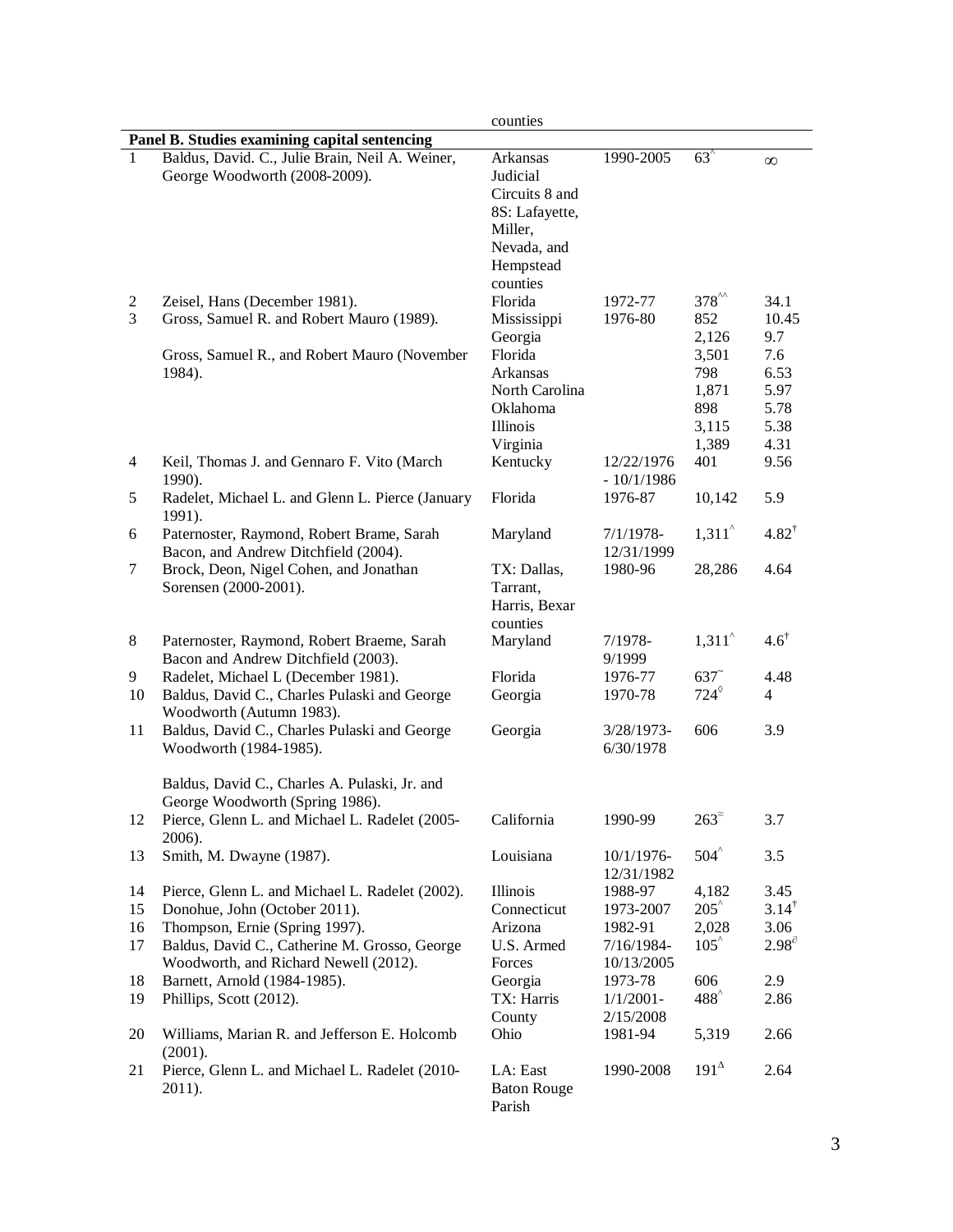| 22 | American Civil Liberties Union of Virginia<br>(December 2000).                                                                            | Virginia                  | 1978-97                    | $78^{+}$<br>$1,038^{\pm}$                           | $2.2^{\circ}$<br>3.4 |
|----|-------------------------------------------------------------------------------------------------------------------------------------------|---------------------------|----------------------------|-----------------------------------------------------|----------------------|
| 23 | Unah, Issac (February 4, 2003).                                                                                                           | North Carolina            | 1993-97                    | $520^\circ$                                         | $2.13^{\dagger}$     |
| 24 | Unah, Isaac (2011).<br>Bienen, Leigh B., Neil Alan Weiner, Deborah W.<br>Denno, Paul D. Allison, and Douglas Lane Mills<br>$(1988-1989).$ | New Jersey                | 8/6/1982-<br>8/18/1988     | 703                                                 | 2.07                 |
| 25 | Bortner, Peg and Andy Hall (June 2002).                                                                                                   | Arizona                   | 1995-99                    | $971$ <sup>~</sup>                                  | $2.02^{\dagger}$     |
| 26 | Phillips, Scott (December 2009).                                                                                                          | TX: Harris                | 1992-99                    | $504^\circ$                                         | $1.89^{1}$           |
| 27 | Wagers, Kristin Amber (2010).                                                                                                             | County<br>Tennessee       | 1976-2007                  | $1,068^{\Delta}$                                    | 1.85                 |
|    | Scheb II, John M. and Kristin A. Wagers (2008-<br>2009).                                                                                  |                           |                            |                                                     |                      |
| 28 | Unah, Isaac (April 16, 2001).                                                                                                             | North Carolina            | 1993-97                    | $502^{\circ}$                                       | $1.69^{\dagger}$     |
| 29 | Baldus, David C, George Woodworth, Gary L.<br>Young, and Aaron M. Christ (July 25, 2001).                                                 | Nebraska                  | $4/20/1973-$<br>12/31/1999 | $177^{\circ}$                                       | $1.54^{\dagger}$     |
| 30 | Sorensen, Jonathan R. and Donald H. Wallace                                                                                               | Missouri                  | 1977-91                    | $3,873$ <sup>~</sup>                                | 1.5                  |
|    | (1995).                                                                                                                                   |                           |                            |                                                     |                      |
| 31 | Phillips, Scott (2008-2009).                                                                                                              | TX: Harris<br>County      | 1992-99                    | $504^\circ$                                         | $1.5^{\ddagger}$     |
| 32 | Barnes, Katherine, David Sloss and Stephen<br>Thaman (2009).                                                                              | Missouri                  | 1997-2001                  | 247                                                 | 1.2                  |
| 33 | Baldus, David C., George Woodworth, Catherine                                                                                             | Nebraska                  | 4/30/1973-                 | $185^{\circ}$                                       | $1.19^{\dagger}$     |
| 34 | M. Grosso, and Aaron M. Christ. (2002-2003).                                                                                              |                           | 12/31/1999                 | $151^{\circ}$                                       | 1.09                 |
|    | Aguirre, Jr., Adalberto, Richard P. Davin, David<br>V. Baker, and Konrad Lee (1999).                                                      | California                | 1/1989-<br>3/1994          |                                                     |                      |
| 35 | Reckdenwald, Amy (June 2004).                                                                                                             | North Carolina            | 1979-2000                  | $640^\circ$                                         | 1.03                 |
| 36 | Brock, Deon E., Jon Sorensen, and James W.<br>Marquart (1999).                                                                            | Texas                     | $9/1991-$<br>9/1993        | $179^\circ$                                         | 1.03                 |
| 37 | Paternoster, Raymond and Ann Marie Kazyaka                                                                                                | South Carolina            | $6/8/1977$ -               | $302^{''\text{}}$                                   | .54                  |
|    | (Winter 1988).                                                                                                                            |                           | 12/31/1981                 |                                                     |                      |
| 38 | Radelet, Michael L. and Glenn L. Pierce (2011)                                                                                            | North Carolina            | $1/1/1980-$<br>12/31/2007  | 368                                                 | 2.96                 |
| 39 | Baldus, David C., Charles A. Pulaski, Jr. and<br>George Woodworth (Spring 1986).                                                          | Georgia                   | 1977-84                    | 606                                                 | 1.3                  |
|    |                                                                                                                                           | New Jersey                |                            | $722^{\prime\prime}$                                | 1.05                 |
|    |                                                                                                                                           | Maryland                  |                            | $451^{^{\prime\prime} }$<br>$205^{^{\wedge\wedge}}$ | 7.57                 |
|    | (Ratios beyond first Georgia ratio are computed<br>from data in Henderson and Taylor, "Racist                                             | Arkansas<br>Texas         |                            | $1{,}890^{''}$                                      | 6.28                 |
|    | Justice: Discrimination Even in Death," Dallas                                                                                            | Kentucky                  |                            | $277^{\prime\prime}$                                | 4.61<br>4.47         |
|    | Times Herald, November 18, 1985)                                                                                                          | Georgia                   |                            | $377^{^{\wedge\wedge}}$                             | 4.30                 |
|    |                                                                                                                                           | Mississippi               |                            | $179^{''}$                                          | 3.99                 |
|    |                                                                                                                                           | Missouri                  |                            | $480^{''\text{}}$                                   | 3.97                 |
|    |                                                                                                                                           | Virginia                  |                            | $331^{^{\prime\prime} }$                            | 3.89                 |
|    |                                                                                                                                           | Illinois                  |                            | $1,459^{\prime\prime}$                              | 2.96                 |
|    |                                                                                                                                           | Arizona                   |                            | $197^{\prime\prime}$                                | 2.51                 |
|    |                                                                                                                                           | Florida                   |                            | $1,128^{\prime\prime}$                              | 2.49                 |
|    |                                                                                                                                           | Tennessee                 |                            | 388 <sup>^^</sup>                                   | 2.44                 |
|    |                                                                                                                                           | California                |                            | $3,392^{\prime\prime}$<br>$510^{11}$                | 2.38                 |
|    |                                                                                                                                           | Louisiana                 |                            | $342^{^{\wedge\wedge}}$                             | 2.19                 |
|    |                                                                                                                                           | Alabama<br>South Carolina |                            | $448^{\prime\prime}$                                | 2.04<br>1.87         |
|    |                                                                                                                                           | Indiana                   |                            | $360^{''}$                                          | 1.84                 |
|    |                                                                                                                                           | Oklahoma                  |                            | $242^{\circ}$                                       | 1.79                 |
|    |                                                                                                                                           |                           |                            |                                                     |                      |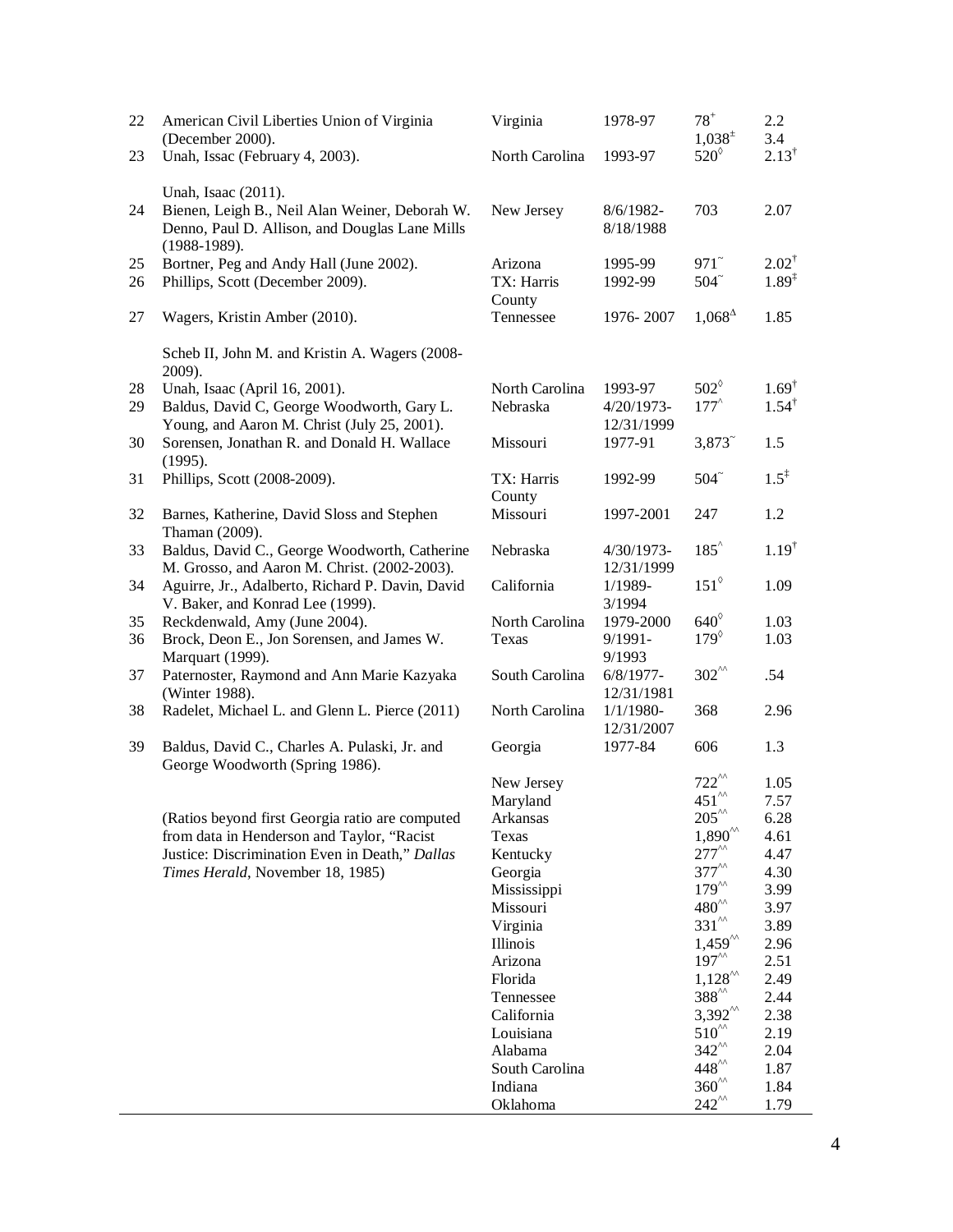| Nebraska       | $55^{\circ}$<br>664 $\circ$ | 1.75     |
|----------------|-----------------------------|----------|
| Ohio           |                             | 1.19     |
| North Carolina | $480^{\prime\prime}$        | .99      |
| Pennsylvania   | $970^{\prime\prime}$        | .98      |
| Nevada         | $110^{''\text{}}$           | .93      |
| Delaware       | $49^{\prime\prime}$         | .49      |
| Idaho          | $37^{'''}$                  | $\infty$ |
| New Mexico     | $50^{\prime\prime}$         | $\infty$ |
| Montana        | $25^{\prime\prime}$         | $\infty$ |
| Wyoming        | $45^{\prime\prime}$         | $\infty$ |
| Utah           | $54^{\prime\prime}$         | $\infty$ |
| Washington     | $131^{\prime\prime}$        | $\infty$ |
| Colorado       | $125^{\prime\prime}$        | $\infty$ |
|                |                             |          |

### **Notes**

- 
- 
- ^ Death-eligible cases<br>^^ Felony homicides<br> $\triangle$  First-degree murder convictions
- $\tilde{\phantom{a}}$  Defendants indicted for murder
- $\delta$  Defendants sentenced for murder (life or death sentences)
- <sup>≈</sup> Death penalty cases (death penalty sought)
- \*\*\* Combination of death-sentenced, life-sentenced, and non-penalty-trial cases<br>+ Rape convictions
- 
- ±Robbery-murders
- ∞ Ratio could not be calculated because there were no death-sentenced cases in one of the reference categories to compare to the other reference category

#### **Race-of-Victim**

- ∂White victim and other cases
- †White victim and nonWhite/minority victim
- ‡White or Hispanic victim and other cases
- ††NonBlack victim and Black victim

- **Race-of-Inmate**<br>§ Black defendants and other cases
- $\textsuperscript{\#}$  Defendant of color/minority/nonWhite and White
- defendant
- 

# <sup>%</sup> Black and nonBlack defendants<br>Combined Race-of-Inmate and Race-of-Victim

- **Combined Race-Off-Induced Race-of-Inmate/White-victim and other cases**<br>Black-inmate/White-victim and other cases
- 
- <sup>«</sup>Minority/defendant of color/nonWhite-inmate/White-
- victim and White-inmate/White-victim
- and Black-inmate/nonBlack-victim and other cases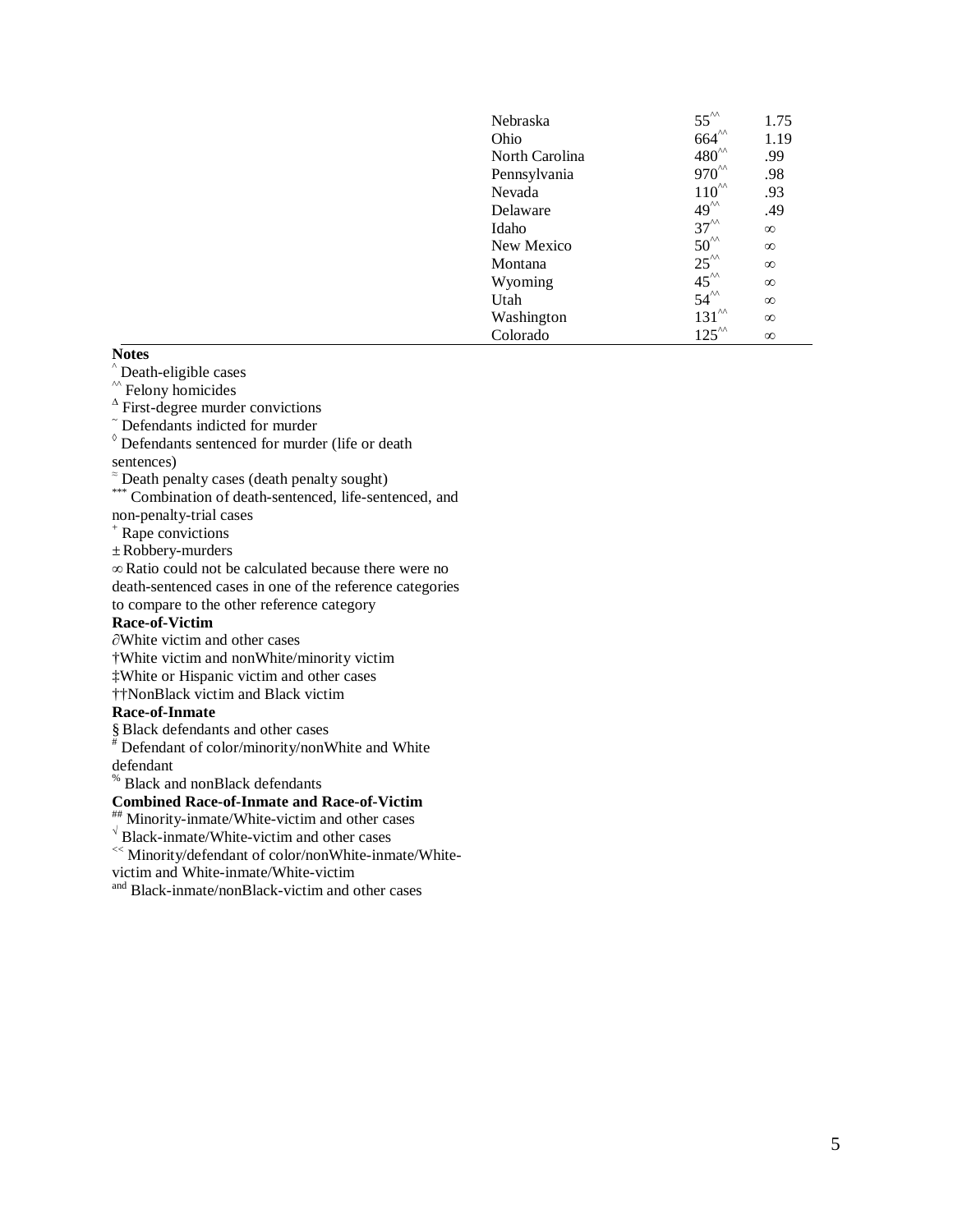Sources for Appendix A:

- Aguirre, Jr., Adalberto, Richard P. Davin, David V. Baker, and Konrad Lee. "Sentencing Outcomes, Race, and Victim Impact Evidence in California: A Pre- and Post-Payne Comparison." *The Justice Professional* 11 (1999): 297-310.
- *American Civil Liberties Union of Virginia.* "Unequal, Unfair, and Irreversible: The Death Penalty in Virginia." (December 2000): 1-50.
- Arkin, Steven D. "Discrimination and Arbitrariness in Capital Punishment: An Analysis of Post-Furman Murder Cases in Dade County, Florida, 1973-1976." *Stanford Law Review* 33.1 (November 1980): 75-101.
- Baldus, David. C., Julie Brain, Neil A. Weiner, George Woodworth. "Evidence of Racial Discrimination in the Use of the Death Penalty: A Story From Southwest Arkansas (1990-2005) with Special Reference to the Case of Death Row Inmate Frank Williams, Jr." *Tennessee Law Review* 76 (2008-2009): 555-613.
- Baldus, David C., Catherine M. Grosso, George Woodworth, and Richard Newell. "Racial Discrimination in the Administration of the Death Penalty: The Experience of the United States Armed Forces (1984-2005)." *Journal of Criminal Law and Criminology* 101.4 (2012): 1227-1335.
- Baldus, David C., Charles Pulaski and George Woodworth. "Comparative Review of Death Sentences: An Empirical Study of the Georgia Experience." *Journal of Criminal Law and Criminology* 74.3 (Autumn 1983): 661-753.
- Baldus, David C., Charles Pulaski and George Woodworth. "Monitoring and Evaluating Contemporary Death Sentencing Systems: Lessons from Georgia." *University of California, Davis Law Review* 18 (1984-1985): 1375- 1407.
- Baldus, David C., Charles A. Pulaski, Jr. and George Woodworth. "Arbitrariness and Discrimination in the Administration of the Death Penalty: A Challenge to State Supreme Courts." *Stetson Law Review* 15.2 (Spring 1986): 133-262.
- Baldus, David C., George Woodworth, Catherine M. Grosso, and Aaron M. Christ. "Arbitrariness and Discrimination in the Administration of the Death Penalty: A Legal and Empirical Analysis of the Nebraska Experience (1973-1999)." *Nebraska Law Review* 81 (2002-2003): 486-756.
- Baldus, David C, George Woodworth, Gary L. Young, and Aaron M. Christ. "The Disposition of Nebraska Capital and Non-Capital Homicide Cases (1973- 1999): A Legal and Empirical Analysis." Executive Summary (July 25, 2001): 6-22.
- Baldus, David C., George Woodworth, David Zuckerman, Neil Alan Weiner, and Barbara Broffitt. "Racial Discrimination and the Death Penalty in the Post-Furman Era: An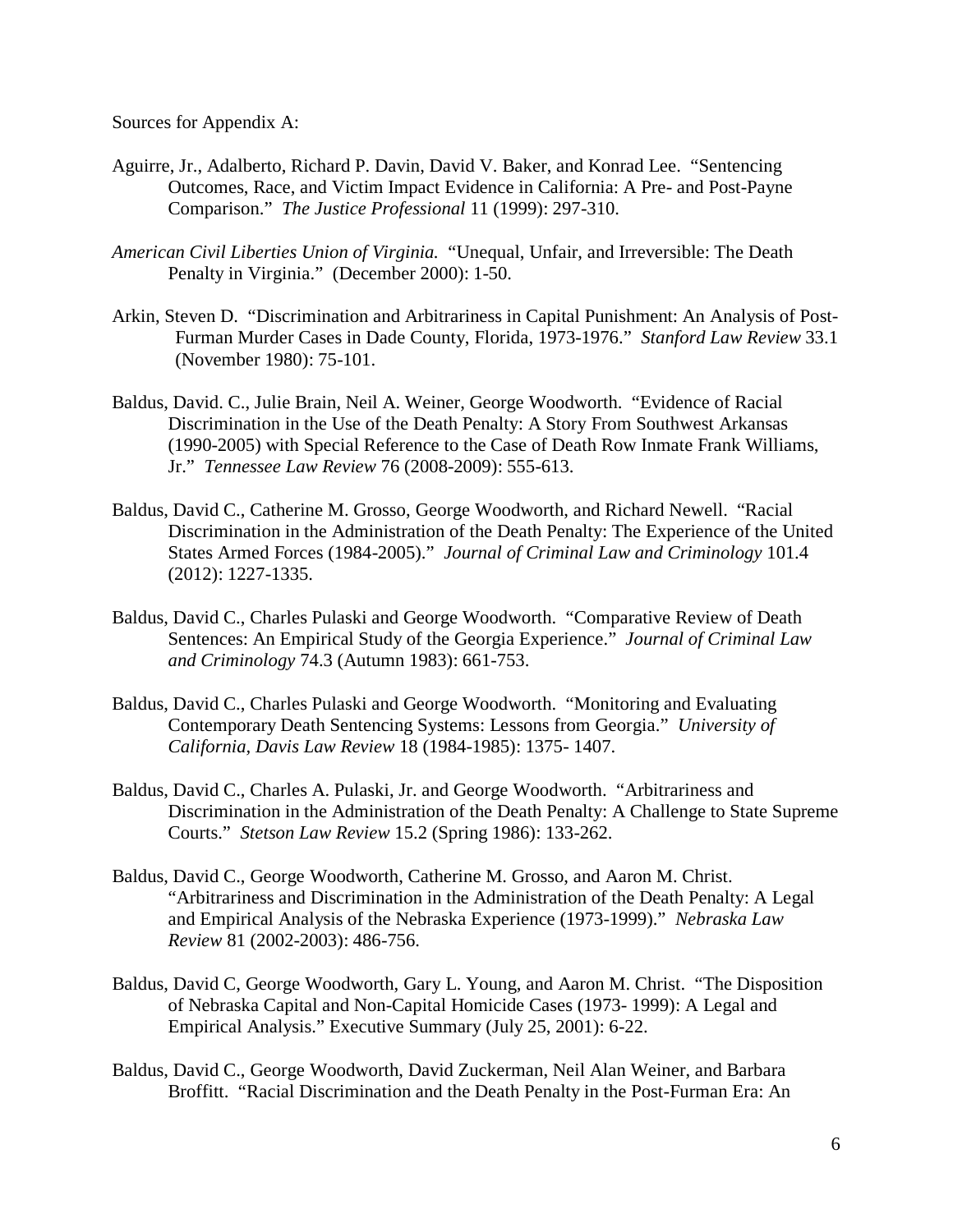Empirical and Legal Overview, with Recent Findings from Philadelphia." *Cornell Law Review* 83 (1997-1998): 1638-1770.

- Barnes, Katherine, David Sloss and Stephen Thaman. "Place Matters (Most): An Empirical Study of Prosecutorial Decision-Making in Death-Eligible Cases." *Arizona Law Review* 51 (2009): 305-380.
- Barnett, Arnold. "Some Distribution Patterns for the Georgia Death Sentence." *University of California, Davis Law Review* 18 (1984-1985): 1327-1374.
- Berk, Richard, and Azusa Li. "Statistical Difficulties in Determining the Role of Race in Capital Cases: A Re-analysis of Data from the State of Maryland." UCLA Department of Statistics Papers (2004): 1-35.
- Blume, John, Theodore Eisenberg, and Martin T. Wells. "Explaining Death Row's Population and Racial Composition." *Journal of Empirical Legal Studies* 1.1 (March 2004): 165- 207.
- Bienen, Leigh B., Neil Alan Weiner, Deborah W. Denno, Paul D. Allison, and Douglas Lane Mills. "The Reimposition of Capital Punishment in New Jersey: The Role of Prosecutorial Discretion." *Rutgers law Review* 41 (1988-1989): 27-372.
- Bohm, Robert M. "Capital Punishment in Two Judicial Circuits in Georgia: A Description of the Key Actors and the Decision-Making Process." *Law and Human Behavior* 18.3 (1994): 319-338.
- Bortner, Peg and Andy Hall. "Arizona First-degree Murder Cases Summary of 1995-1999 Indictments: Data Set II Research Report to Arizona Capital Case Commission." Arizona State University Center for Urban Inquiry College of Public Programs (June 2002).
- Bowers, William J. and Glenn L. Pierce. "Arbitrariness and Discrimination Under Post-Furman Capital Statutes." *Crime & Delinquency* 26 (October 1980): 563-632.
- Brock, Deon, Nigel Cohen, and Jonathan Sorensen. "Arbitrariness in the Imposition of Death Sentences in Texas: An Analysis of Four Counties by Offense Seriousness, Race of Victim, and Race of Offender." *American Journal of Criminal Law* 28 (2000-2001): 43- 71.
- Brock, Deon E., Jon Sorensen, and James W. Marquart. "Racial Disparities in Capital Punishment in Texas After Penry." *The Justice Professional* 12 (1999): 159-172.
- Donohue, John. "Capital Punishment in Connecticut, 1973-2007: A Comprehensive Evaluation from 4686 Murders to One Execution." Stanford Law School, National Bureau of Economic Research (October 2011): 1-466.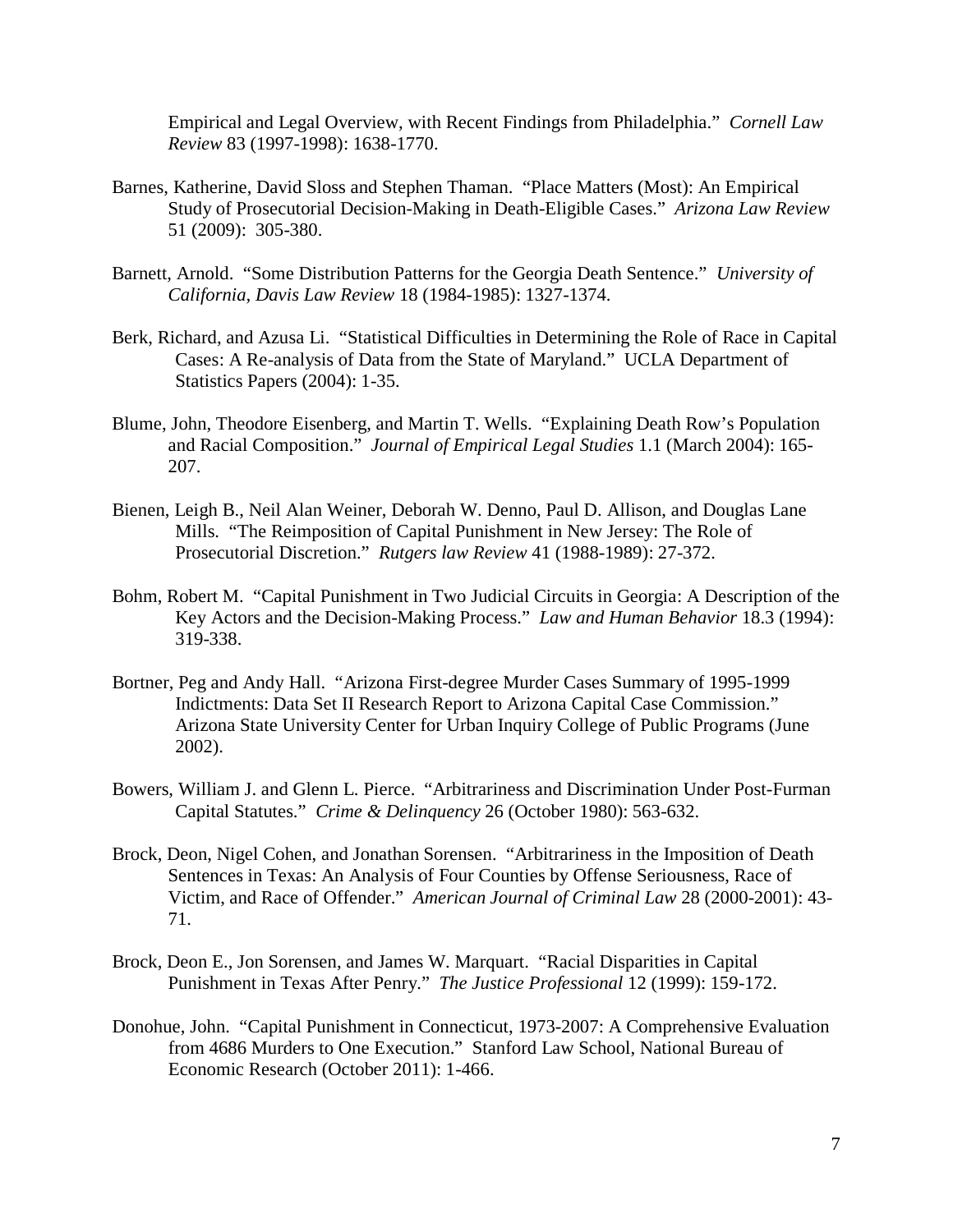- "Federal Death Penalty System: A Statistical Survey (1988-2000)." *Federal Sentencing Reporter* 14.1 (July/August 2001): 35-39.
- Gross, Samuel R., and Robert Mauro. "Patterns of Death: An Analysis of Racial Disparities in Capital Sentencing and Homicide Victimization." *Stanford Law Review* 37.1 (November 1984): 27-153.
- Gross, Samuel R. and Robert Mauro. *Death & Discrimination: Racial Disparities in Capital Sentencing.* Boston: Northeastern University Press, 1989.
- Heilbrun, Jr., Alfred B., Allison Foster, and Jill Golden. "The Death Sentence in Georgia, 1974- 1987: Criminal Justice or Racial Injustice?" *Criminal Justice and Behavior* 16.2 (June 1989): 139-154.
- Hindson, Stephanie, Hillary Potter, and Michael L. Radelet. "Race, Gender, Region and Death Sentencing in Colorado, 1980-1999." *University of Colorado Law Review* 77.3 (2006): 549-594.
- Jacoby, Joseph E. and Raymond Paternoster. "Sentencing Disparity and Jury Packing: Further Challenges to the Death Penalty." *Journal of Criminal Law and Criminology* 73.1 (Spring 1982): 379-387.
- Johnson, Sheri Lynn, John H. Blume, Theodore Eisenberg, Valerie P. Hans, and Martin T. Wells. "The Delaware Death Penalty: An Empirical Study." *Iowa Law Review* 97 (2011-2012): 1925-1964.
- Karns, John F. and Lee S. Weinberg. "The Death Sentence in Pennsylvania—1978-1990: A Preliminary Analysis of the Effects of Statutory and Nonstatutory Factors." *Dickinson Law Review* 95 (1991): 691-538.
- Keil, Thomas J. and Gennaro F. Vito. "Race, Homicide Severity, and Application of the Death Penalty: A Consideration of the Barnett Scale." *Criminology* 27.3 (1989): 511-535.
- Keil, Thomas J. and Gennaro F. Vito. "Race and the Death Penalty in Kentucky Murder Trials: An Analysis of Post-Gregg Outcomes." *Justice Quarterly* 7.1 (March 1990): 189-207.
- Kleck, Gary. "Racial Discrimination in Criminal Sentencing: A Critical Evaluation of the Evidence with Additional Evidence on the Death Penalty." *American Sociological Review* 46.6 (December 1981): 783-805.
- Klein, Stephen P., Richard A. Berk, and Laura J. Hickman. "Race and the Decision to Seek the Death Penalty in Federal Cases." *RAND Corporation Infrastructure, Safety, and Environment* (June 2006): iii-183.
- Klein, Stephen P. and John E. Rolph. "Relationship of Offender and Victim Race to Death Penalty Sentences in California." *Jurimetrics Journal* 32 (1991-1992): 33-48.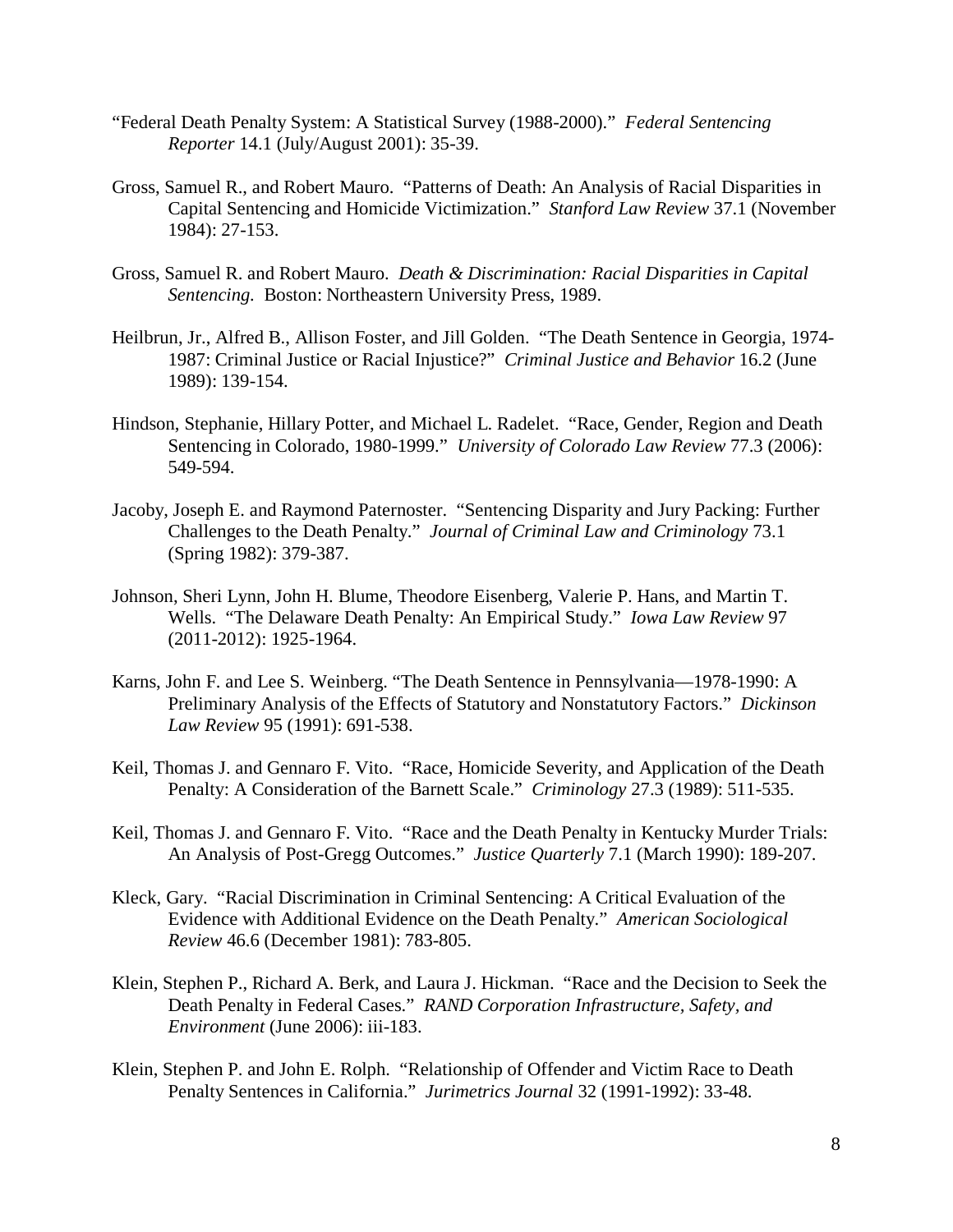- Lenza, Michael, David Keys, and Teresa Guess. "The Prevailing Injustices in the Application of the Missouri Death Penalty (1978 to 1996)." *Social Justice* 32.2 (2005): 151-166.
- McAdams, John C. "Racial Disparity and the Death Penalty." *Law and Contemporary Problems* 61.4 (Autumn 1998): 153-170.
- McNally, Kevin. "Race and the Federal Death Penalty: A Nonexistent Problem Gets Worse." *DePaul Law Review* 53 (2003-2004): 1615-1645.
- Paternoster, Raymond. "Race of Victim and Location of Crime: The Decision to Seek the Death Penalty in South Carolina." *Journal of Criminal Law and Criminology* 74.3 (Autumn 1983): 754-785.
- Paternoster, Raymond. "Prosecutorial Discretion in Requesting the Death Penalty: A Case of Victim-Based Discrimination." *Law & Society Review* 18.3 (1984): 437-478.
- Paternoster, Raymond. "Racial Disparity in the Case of Duane Edward Buck." Report (December 19, 2012): 1-9
- Paternoster, Raymond, Robert Braeme, Sarah Bacon and Andrew Ditchfield. "An Empirical Analysis of Maryland's Death Sentencing System with Respect to the Influence of Race and Legal Jurisdiction." Final Report (2003).
- Paternoster, Raymond, Robert Brame, Sarah Bacon, and Andrew Ditchfield. "Justice by Geography and Race: The Administration of the Death Penalty in Maryland, 1978-1999." *Margins: The University of Maryland Law Journal of Race, Religion, Gender, and Class* 4 (2004): 1–98.
- Paternoster, Raymond and Robert Brame. "Reassessing Race Disparities in Maryland Capital Cases." Crimology 46.4 (2008): 971-1007.
- Paternoster, Raymond and Ann Marie Kazyaka. "The Administration of the Death Penalty in South Carolina: Experiences Over the First Few Years." *South Carolina Law Review* 39.2 (Winter 1988): 245-413.
- Pierce, Glenn L. and Michael L. Radelet. "Race, Region, and Death Sentencing in Illinois, 1988- 1997." *Oregon Law Review* 81 (2002): 39-96.
- Pierce, Glenn L. and Michael L. Radelet. "The Impact of Legally Inappropriate Factors on Death Sentencing for California Homicides, 1990-1999." *Santa Clara Law Review* 46 (2005-2006): 1-47.
- Pierce, Glenn L. and Michael L. Radelet. "Death Sentencing in East Baton Rouge Parish, 1990- 2008." *Louisiana Law Review* 71 (2010-2011): 647-673.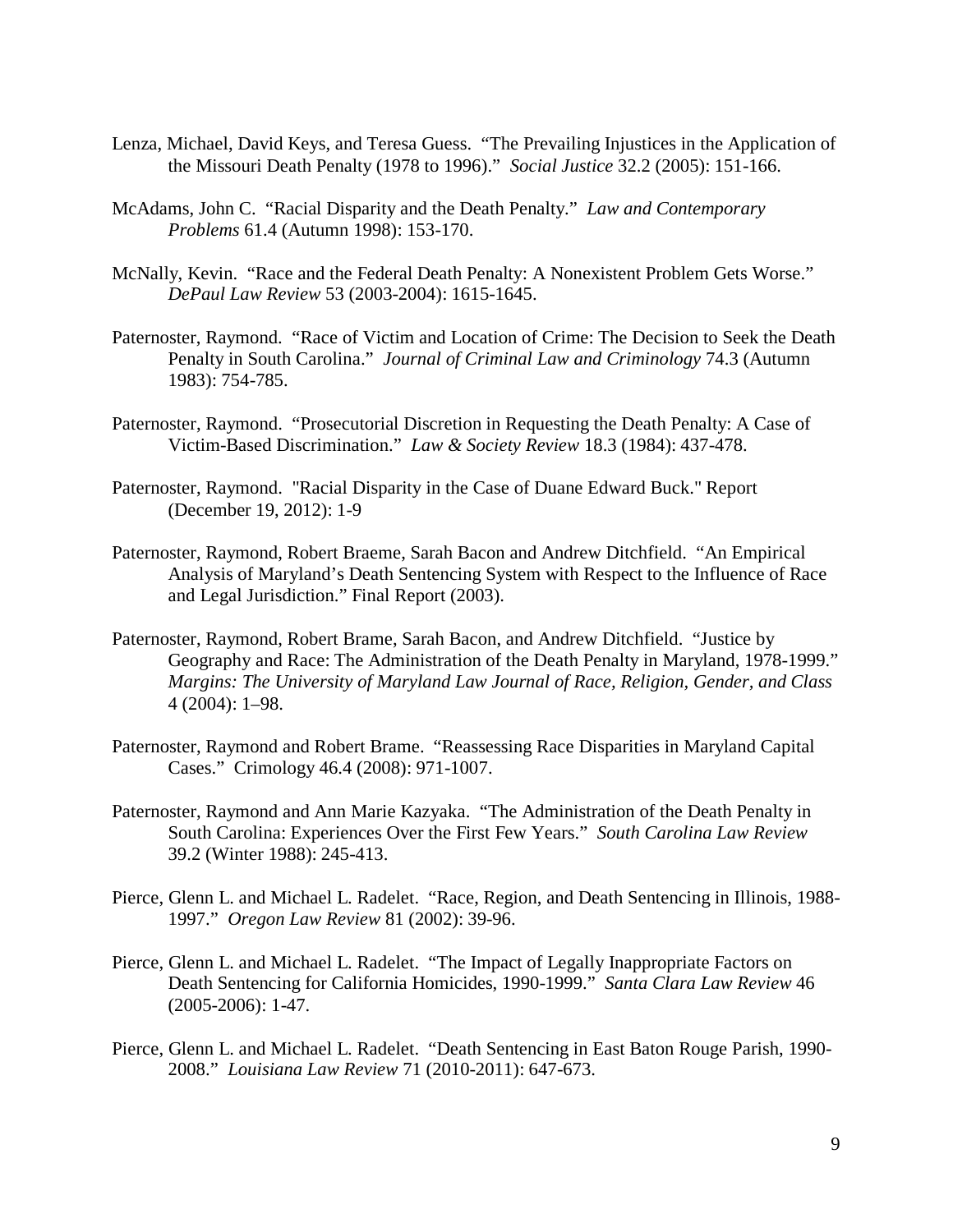- Phillips, Scott. "Racial Disparities in the Capital of Capital Punishment." *Houston Law Review* 45 (2008-2009): 807-840.
- Phillips, Scott. "Status Disparities in the Capital of Capital Punishment." *Law & Society Review* 43.3 (December 2009): 807-837.
- Phillips, Scott. "Continued Racial Disparities in the Capital of Capital Punishment: The Rosenthal Era." *Houston Law Review* 50 (2012): 131-155.
- Radelet, Michael L. "Racial Characteristics and the Imposition of the Death Penalty." *American Sociological Review* 46.6 (December 1981): 918-927.
- Radelet, Michael L. and Glenn L. Pierce. "Choosing Those Who Will Die: Race and the Death Penalty in Florida." *Florida Law Review* 43.1 (January 1991): 1-34.
- Reckdenwald, Amy. "The Interaction Between Victim Race and Gender On Capital Sentencing Outcomes: An Exploration of Previous Research." University of South Florida Scholar Commons Graduate School Thesis (June 2004): i-50.
- Rohrlich, Ted and Federic N. Tulsky. "Not All L.A. Murder Cases are Equal." *Los Angeles Times* (December 3, 1996). http://articles.latimes.com/print/1996-12-03/news/mn-6131\_1\_murder-case.
- Scheb II, John M. and Kristin A. Wagers. "Racial Discrimination in the Death Penalty in Tennessee: An Empirical Assessment." *Tennessee Journal of Law and Policy* 5.1 (2008- 2009): 9-26.
- Smith, M. Dwayne. "Patterns of Discrimination in Assessment of the Death Penalty: The Case of Louisiana." *Journal of Criminal Justice* 15 (1987): 279-286.
- Songer, Michael J. and Isaac Unah. "The Effect of Race, Gender, and Location on Prosecutorial Decisions to Seek the Death Penalty in South Carolina." *South Carolina Law Review* 58 (2006-2007): 161-210.
- Sorensen, Jonathan R. and Donald H. Wallace. "Capital Punishment in Missouri: Examining the Issue of Racial Disparity." *Behavioral Sciences and the Law* 13 (1995): 61-80.
- Stauffer, Amy R., M. Dwayne Smith, John K. Cochran, Sondra J. Fogel and Beth Bjerregaard. "The Interaction Between Victim Race and Gender on Sentencing Outcomes in Capital Murder Trials: A Further Exploration." *Homicide Studies* 10 (2006): 98-117.
- Thompson, Ernie. "Discrimination and the Death Penalty in Arizona." *Criminal Justice Review* 22.1 (Spring 1997): 65-76.
- Unah, Isaac. "Race and the Death Penalty in North Carolina, An Empirical Analysis: 1993- 1997." Report (April 16, 2001): 1-33.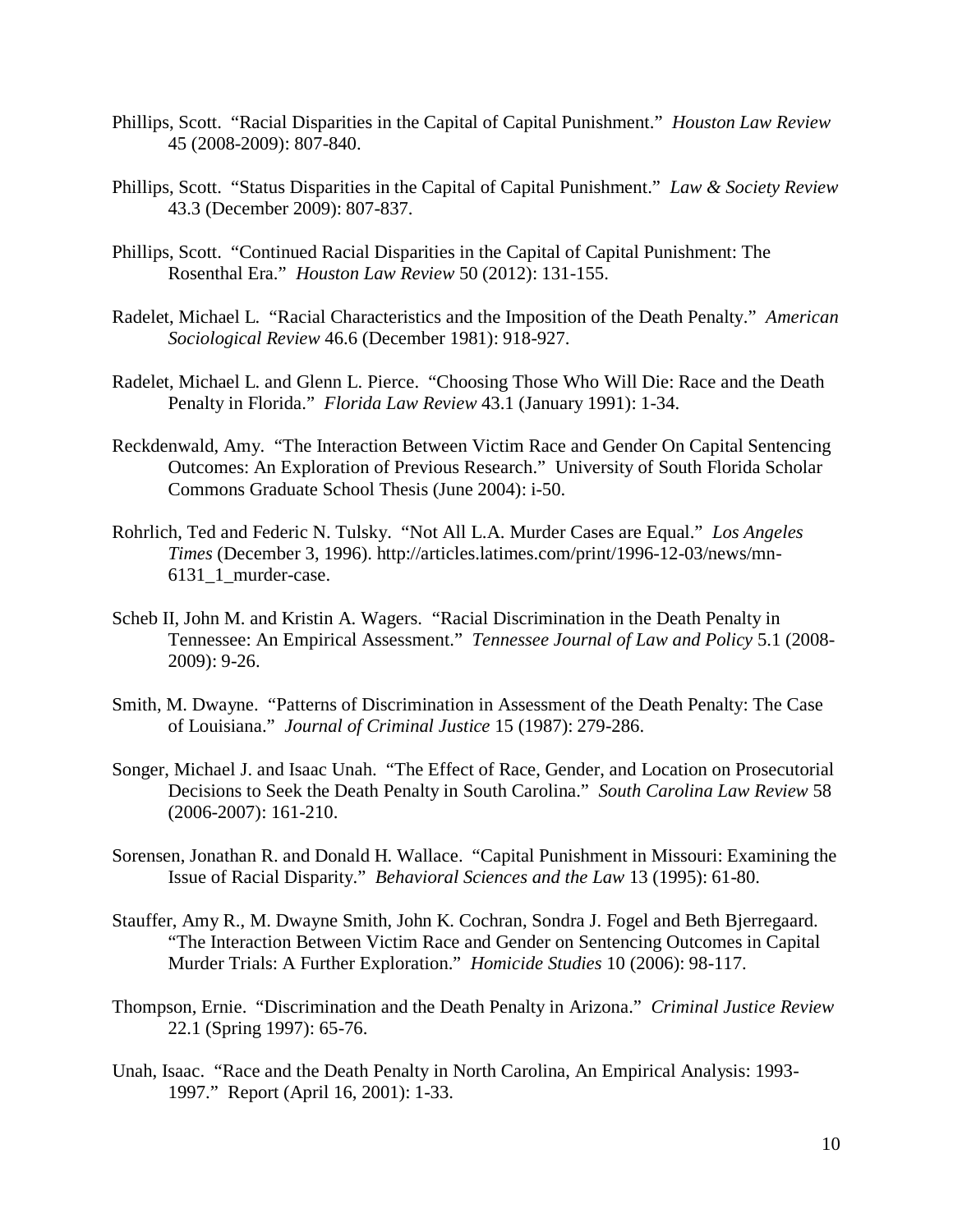- Unah, Isaac. "Race, Politics, and the Process of Capital Punishment in the South." Report (February 4, 2003): 1-43.
- Unah, Isaac. "Choosing those Who Will Die: The Effect of Race, Gender, and Law in Prosecutorial Decision to Seek the Death Penalty in Durham County, North Carolina." Report (February 2009): 1-54.
- Unah, Isaac. "Empirical Analysis of Race and the Process of Capital Punishment in North Carolina." *Michigan State Law Review* (2011): 609-658.
- Vito, Gennaro F. and Thomas J. Keil. "Capital Sentencing in Kentucky: An Analysis of the Factors Influencing the Post-"Gregg" Period." *Journal of Criminal Law and Criminology* 79.2 (Summer 1988): 483-503.
- Wagers, Kristin Amber. "The Tennessee Death Penalty: Prosecutors, Juries and the Impact of Race." Ph.D. dissertation, University of Tennessee, Knoxville (2010).
- Williams, Marian R. and Jefferson E. Holcomb. "Racial Disparity and Death Sentences in Ohio." *Journal of Criminal Justice* 29 (2001): 207-218.
- Wilson, Marcia J (2008). "The Application of the Death Penalty in New Mexico, July 1979 Through December 2007: An Empirical Analysis." *New Mexico Law Review* 38 (2008): 255-302.
- Wolfgang, Marvin E. and Marc Riedel. "Race, Judicial Discretion, and the Death Penalty." *Annals of the American Academy of Political and Social Science* 407 (May 1973): 119- 133.
- Zeisel, Hans. "Race Bias in the Administration of the Death Penalty: The Florida Experience." *Harvard Law Review* 95.2 (December 1981): 456-468.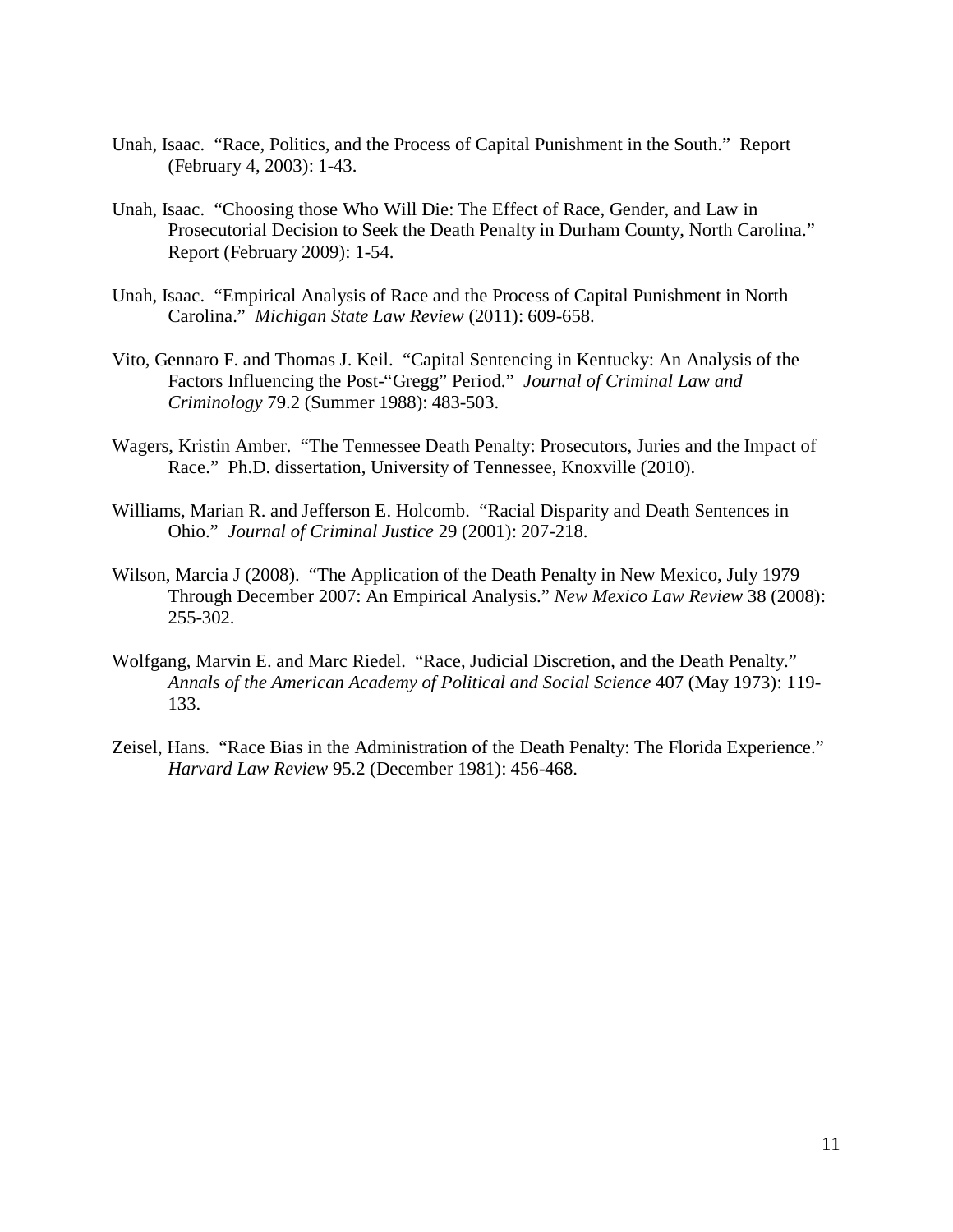**Appendix B**: White-On-Black Homicides Resulting in Execution 1975-[2](#page-11-0)013<sup>2</sup>

So few occurrences of White-on-Black homicides have led to an execution in the modern history of the death penalty that we can list each of them here. Even for those accustomed to reading of the often horrific crimes associated with many death penalty cases, these crimes or the criminals involved are particularly noteworthy, gruesome, or overtly racially motivated.

As it happens, South Carolina has seen more White-on-Black homicide executions than any other state since 1975. Their cases include William Downs, a two-time child rapist and murderer who requested the death penalty and waived his appeals, and Richard Johnson, also a double murderer, who fatally shot the Black South Carolina state trooper who pulled him over following his first murder. Joseph Atkins murdered his Black adopted father and the thirteenyear-old neighbor girl just five years after being paroled for the murder of his brother. He shot the girl at close range with a shotgun while she slept (Atkins v. Moore Fourth Circuit, 1998). By the time police began to suspect Donald "Pee Wee" Gaskins, often described as the state's most infamous and prolific serial killer, he had killed at least 13 people. Though these were initially thought to be Gaskins' only victims he would later claim to have killed 181 people (Gaskins & Earle, 1992). Gaskins' initial death sentence was vacated, but he was sentenced to death a second time after conducting a paid hit using a bomb disguised as a homemade radio, killing a Black inmate in the adjacent prison cell (AP, 1999; O'Boyle, 1988). Therefore, while his execution was a result of the killing of a Black man, his previous crimes had already qualified him as one of the most prolific murderers in state history. Here we present a list and short description of each Black-on-White homicide that has led to an execution.

 $\overline{a}$ 

<span id="page-11-0"></span><sup>&</sup>lt;sup>2</sup> Facts for these cases were found through a review of rulings on subsequent appeals and LexisNexis searches of news coverage of the cases.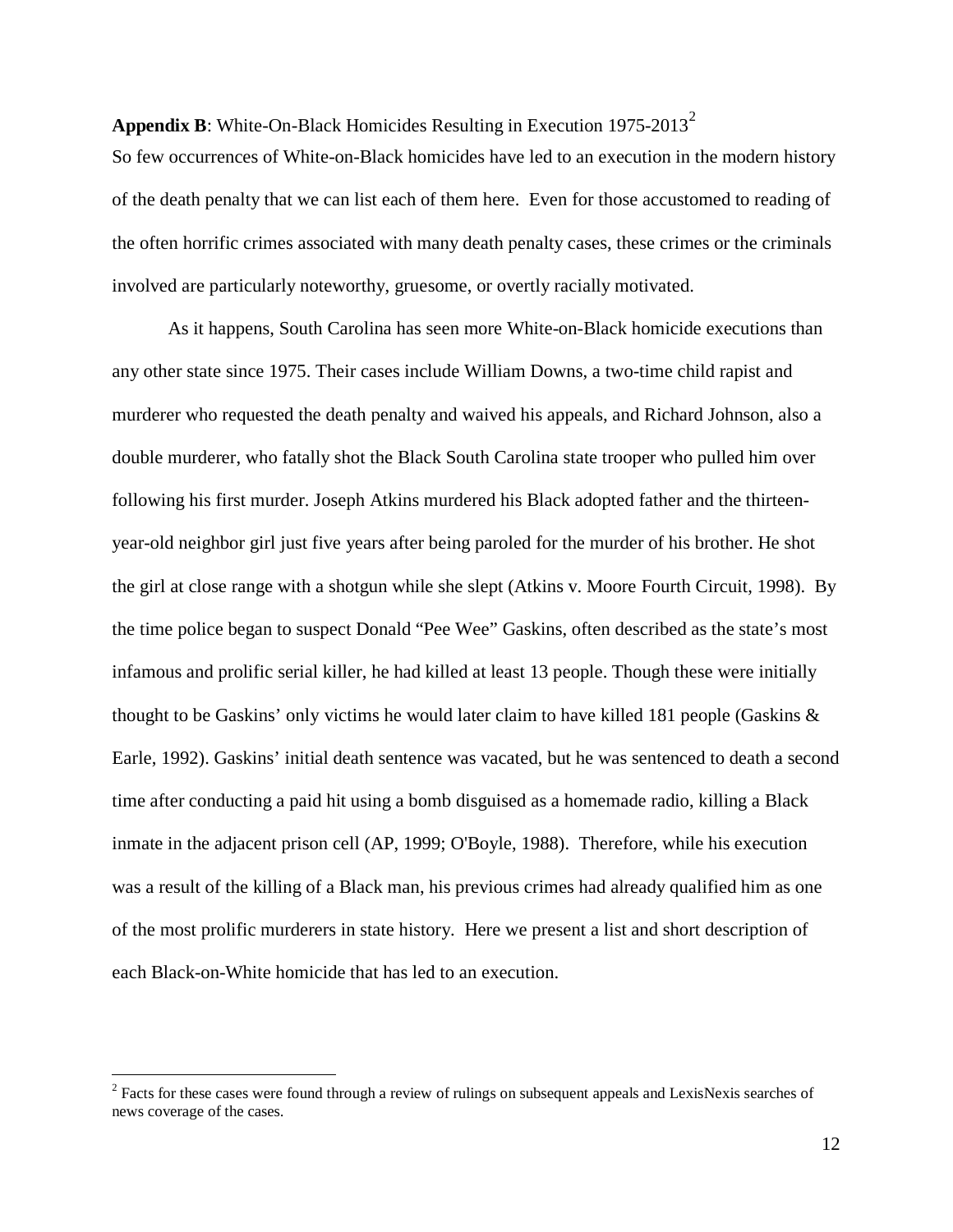The first 10 cases listed had only Black male victims. Edwin Turner had 2 such victims but all the others had only a single Black male victim. Six additional cases are listed below, where the killer had multiple victims some of whom were Black males but others were of other races. In all, just 10 Whites have been executed for the crime of killing a Black male, and, as this list makes clear, many of them had previously killed others, though they eventually were sentenced to death and executed for the killing of a Black male. Others had explicit racial motivations.

Donald Gaskins, SC, September 6, 1991: Donald (Pee Wee) Gaskins is described as South Carolina's most infamous and prolific serial killer. By the time police began to suspect Gaskin of the murder of a local woman, he had killed at least 13 people. He would later claim to have had 181 victims. After having his first death sentence vacated due to the Supreme Court initiated moratorium, Gaskins was eventually executed for his 14<sup>th</sup> known murder, a paid hit on Rudolph Tyner, a fellow inmate, using a bomb disguised as a radio.

Robert O'Neal, MO, December 6, 1995: In 1984, Robert O'Neal was a member of a White supremacist prison gang and had been incarcerated since the age of 18 for murdering a 78-yearold man during the commission of a burglary (Bell, 1995). On February 3, 1984, O'Neal, Rodnie Stewart, and Lloyd E. Schlup, approached Black inmate Arthur Dade. Steward threw hot liquid in Dade's eyes and Schlup restrained the victim while O'Neal stabbed him to death with a 12 inch long homemade knife (O'Neil, 1993). Prosecutors called the murder an "Aryan hit."

Henry Francis Hays, AL, June 6, 1997: In 1981 the Alabama KKK ordered a lynching to "show Klan strength." On March 20, 1981 Henry Francis Hays and fellow Klansman James "Tiger" Knowles, abducted 19-year-old Michael Donald and drove him to a secluded area where they struck him with a tree limb over 100 times. When Donald stopped moving they slit his throat and placed a rope around his neck. Before hanging Donald's body from a tree, they took him to the home of Henry's father, a Klan leader, to show other Klan members.

Norman Lee Newsted, OK, July 8, 1999: On February 20, 1984 Norman Lee Newsted fatally shot cab driver Larry Donnell Buckley after the men stopped to ask for directions to the home of Newsted's sister. Newsted had hailed the cab after arriving at the airport having fled Utah, where he and an accomplice had each shot three people during the commission of a robbery. All three victims died.

William Downs, SC, July 14, 2006: After being arrested in the 1999 kidnapping, rape and murder of 6 year old Keenan O'Mailia, William Downs admitted to having raped and killed another boy, James Porter in Savannah Georgia eight years earlier. Before being sentenced for the murder of O'Mailia Downs told the court that he deserved the death penalty saying, "I think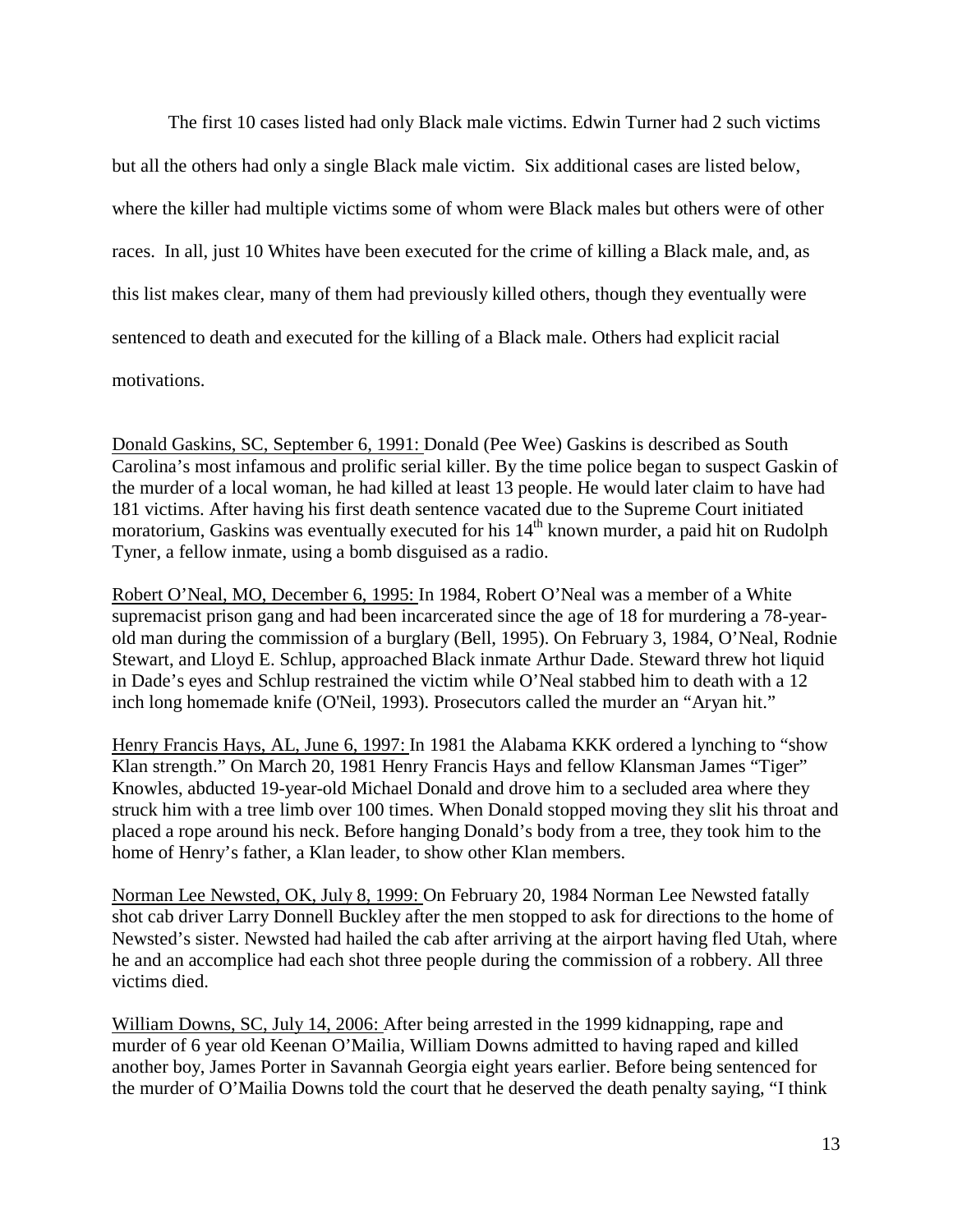it would be disrespectful to the family and…to the whole world if you did not give me the death penalty."

John Yancey Schmitt, VA, November 9, 2006: In 1999 John Yancey Schmitt robbed the Bon Air NationsBank armed with a semi-automatic handgun. According to prosecutors, the bank's security guard Earl Dunning placed himself between Schmitt and the bank tellers during the holdup. Witnesses reported that Schmitt shot Dunning twice. Security cameras captured a "vivid" photo of Schmitt, who was identified as the same man who had robbed the bank a month earlier.

Lee Andrew Taylor, TX, June 16, 2011: In 1999 Lee Andrew Taylor was serving a life sentence for an aggravated robbery in which an elderly couple were beaten in their home. The elderly man died as a result of the attack and his wife required extensive reconstructive surgery. On April 1, 1999 Taylor attacked Donta Greene, who was unarmed, fatally stabbing him in the chest thirteen times with a prison-made stabbing device that resembled an ice pick.

Lawrence Brewer, TX, September 20, 2011: On June 7, 1998, in an area of Texas known for Klan activity, Larry Byrd accepted a ride from White supremacists Lawrence Brewer, John King and Shawn Berry. The men took Byrd to a secluded area where they beat him, urinated on him and chained him to their truck before dragging his body behind the vehicle for two miles. Byrd remained conscious throughout the attack, dying only when his right arm and head were severed. The men dumped Byrd's remains in front of an African-American church.

Edwin Turner, MS, February 8, 2012: In December of 1995, Edwin Turner and Paul M. Stewart drank beer and smoked marijuana before setting out to rob convenience stores in Carroll County Mississippi. Armed with rifles, the men approached the first convenience store, where Turner shot attendant Eddie Brooks. At the next store he shot Everett Curry while he pumped gas. The men returned home with \$400 in cash.

Frederick Treesh, OH, March 6, 2013: On August 27, 1994 Frederick Treesh and Benjamin Brooks entered an adult bookstore store armed with a nine-millimeter handgun and a sawed-off shotgun. Treesh fatally shot the store's security guard and while fleeing shot the store's clerk twice. According to prosecutors, in the days preceding the murder Treesh and Brooks had robbed banks and businesses, stolen and carjacked cars, committed sexual assaults and fatally video store owner Ghassan Danno in a series of crimes that crossed five states.

The six inmates listed below had at least one Black male victims, but also had other types of victims:

Roger Stafford, OK, July 1, 1995: In 1975 Stafford, along with his wife Verna and brother Harold, killed a family of three in a robbery, after tricking them into stopping to come to the aid of Verna alongside a highway. Three weeks later they killed six restaurant employees while robbing a steakhouse in Oklahoma City. Stafford ordered all of the employees into the walk in freezer and killed the only Black employee, janitor Isaac Freeman, before opening fire on the others.